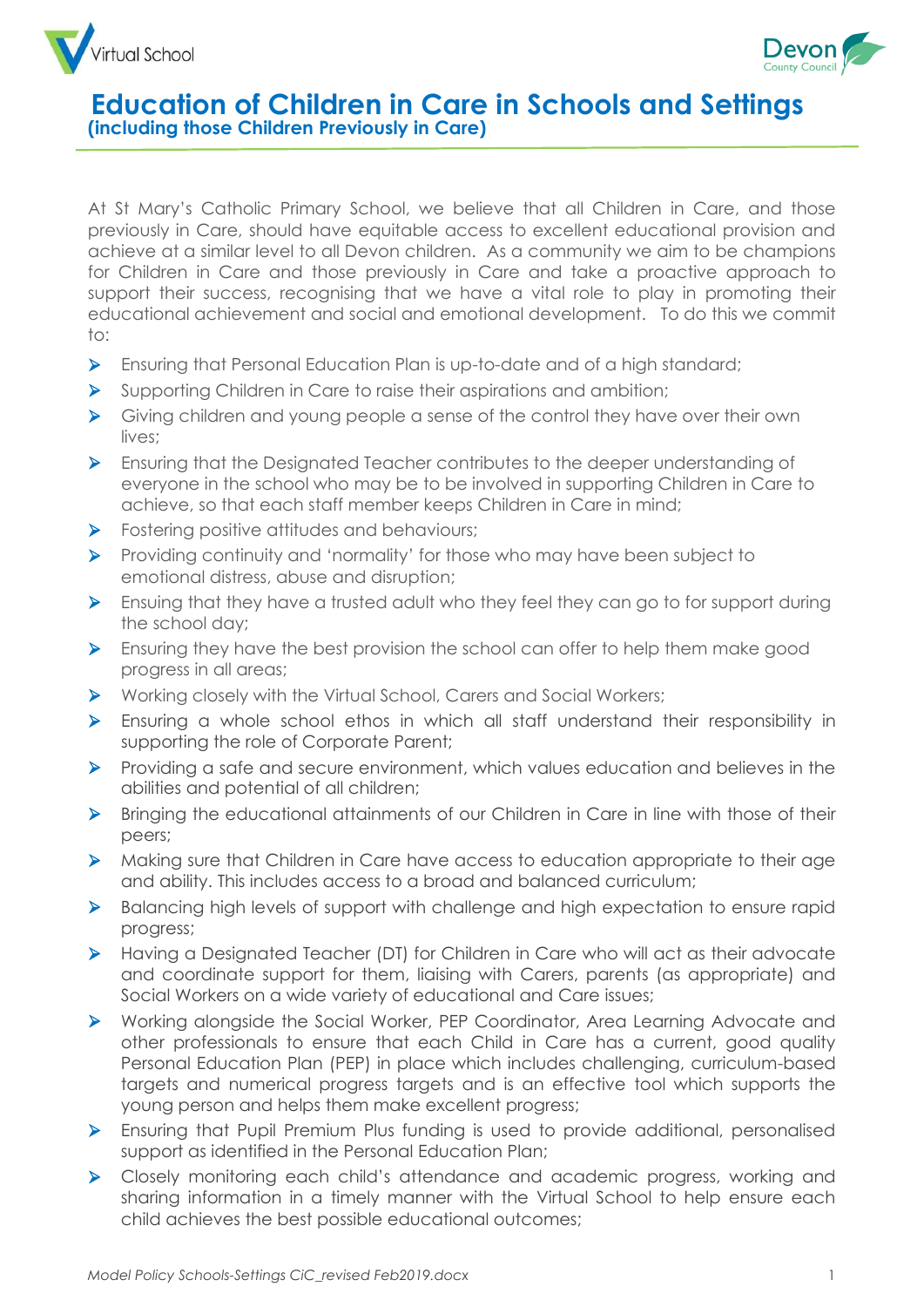



- ➢ Ensuring there is a well-planned and coordinated approach to meet the child's educational and social needs, for example, whether potentially disruptive changes in school can be prevented;
- ➢ Planning for future transitions effectively including planning for transport.

# **School Leadership Responsibilities**

- ➢ Nominate a School Governor to meet regularly with the Designated Teacher, to ensure that the needs of Children in Care in the school are taken into account at a school leadership level and to support the Designated Teacher;
- $\triangleright$  Support the Designated Teacher in carrying out their role by making time available and ensuring that they attend training to support Children in Care;
- ➢ Support the child to engage fully in planning and decision making;
- ➢ Liaise closely with the Virtual School, Carers, parents (if appropriate) and the child's Social Worker on a variety of issues, including homework, kit and equipment required;
- ➢ Share positive messages about behaviour and achievement;
- ➢ Have a clear understanding about the role and responsibility of staff in relation to the child and the roles and responsibilities of the other professionals involved;
- ➢ Share positive perceptions and high expectations of the child with other professionals but especially with the child;
- $\triangleright$  Be aware of, and sensitive to, the appropriate role of the parents;
- ➢ Ensure that requests from the LA for statistical or other information held by the school are completed and returned on time, to comply with statutory obligations;
- ➢ Encourage each of our Children in Care to access out of hours learning activities realising the positive impact this could have on their self-esteem and learning.

### **Admissions and Transitions**

We will:

- ➢ Prioritise the admission of Children in Care, and those who have been adopted or who have a Special Guardianship Order, within our own Admissions procedures in order to admit students without delay, recognising the importance of re-establishing school stability for Children in Care;
- ➢ Arrange a Planning for Success meeting as outlined in the [Devon County Council](https://devoncc.sharepoint.com/sites/PublicDocs/Education/Children/Forms/AllItems.aspx?id=%2Fsites%2FPublicDocs%2FEducation%2FChildren%2FChildren%20in%20care%2FVirtual%20school%2FFor%20schools%2FProtocol%20for%20Supporting%20CiC%20in%20Schools%2Epdf&parent=%2Fsites%2FPublicDocs%2FEducation%2FChildren%2FChildren%20in%20care%2FVirtual%20school%2FFor%20schools&p=true)  [Protocol for Supporting Children in Care in Schools;](https://devoncc.sharepoint.com/sites/PublicDocs/Education/Children/Forms/AllItems.aspx?id=%2Fsites%2FPublicDocs%2FEducation%2FChildren%2FChildren%20in%20care%2FVirtual%20school%2FFor%20schools%2FProtocol%20for%20Supporting%20CiC%20in%20Schools%2Epdf&parent=%2Fsites%2FPublicDocs%2FEducation%2FChildren%2FChildren%20in%20care%2FVirtual%20school%2FFor%20schools&p=true)
- ➢ Ensure that all Children in Care meet the Designated Teacher regularly who will identify any relevant issues, academic or pastoral;
- ➢ Ensure a warm welcome to our school by providing appropriate induction for all Children in Care, following the Protocol for supporting Children in Care in Schools so that there is a smooth and successful transition which includes Carers and parents where appropriate;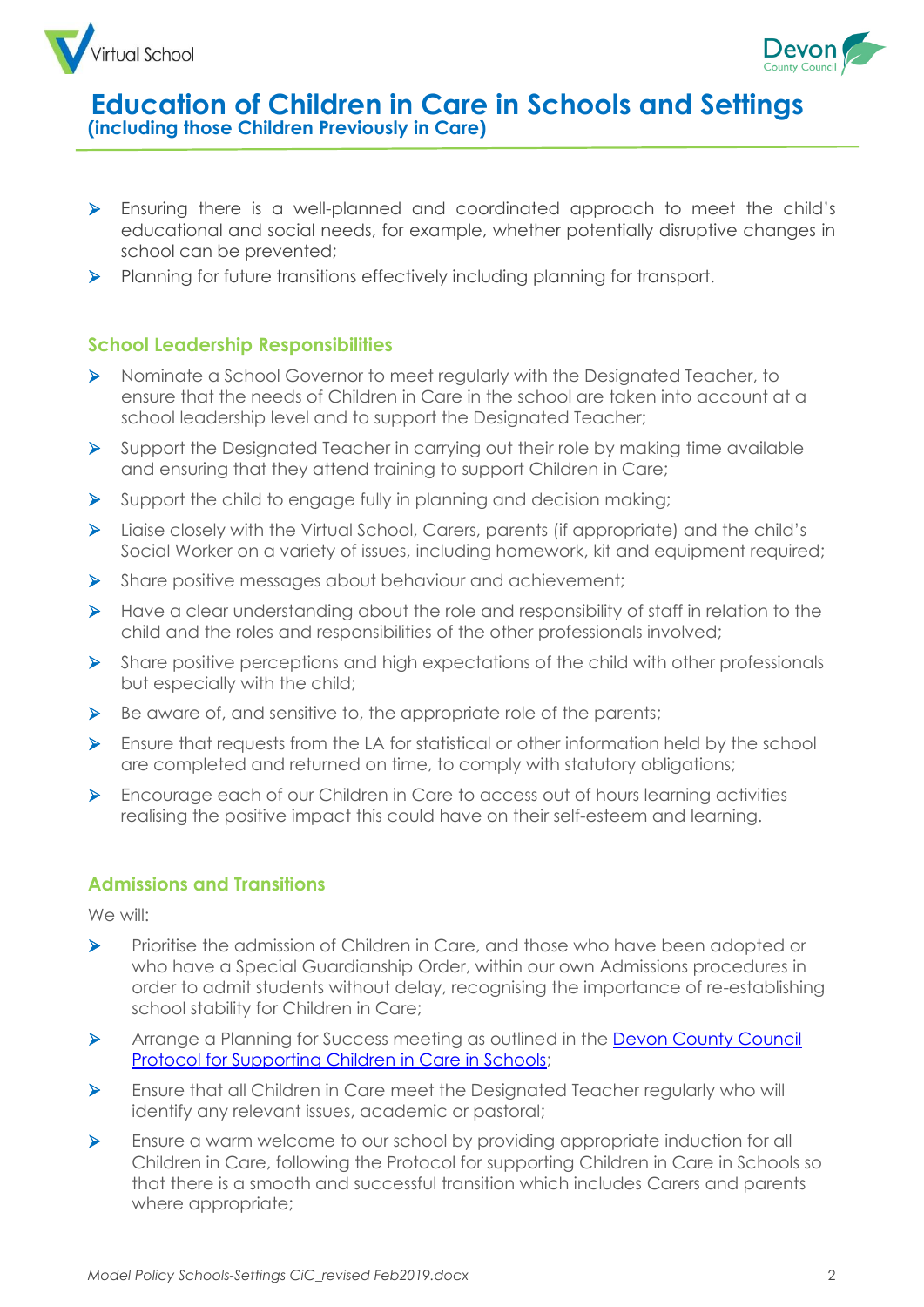



- ➢ Meet with the Area Learning Advocate to make sure that on admission or transfer all relevant information records are obtained at the outset;
- ➢ Forward appropriate documents, in a timely fashion, to any receiving school at the point of transition (where the receiving school is made known) including organising transition meetings where needed;
- ➢ Make every effort to provide continuity of schooling and educational experience;
- ➢ Where appropriate, ensure that Children in Care receive timely and high-quality advice and guidance to support the transition into Post-16 provision;
- ➢ Liaise with Carers, previous schools and other professionals to help to effectively manage transitions;
- ➢ We recognise that Children in Care often need higher levels of transition support and will use the [Devon County Council Transition Guidance](https://www.babcockldp.co.uk/disadvantaged-vulnerable-learners/educational-psychology/resources/transition-guidance) and provide children and young people with the Transition Booklet.

# **Attendance**

We will:

- ➢ Promote the attendance of Children in Care, and where the attendance for a Child in Care becomes a concern and falls below 95%, inform the Virtual School and work with them and the EWO to improve attendance;
- ➢ Implement a first day of absence procedure for all Children in Care whose attendance falls below 95%;
- ➢ Inform the Carer / Area Learning Advocate / Education Welfare Service / Social Worker / Parents (if appropriate) if there are any concerns about attendance;
- ➢ Make attendance a priority in any education meeting, celebrating success and setting realistic targets if it is a concern.

# **Exclusion**

#### **We recognise that the challenging behaviour of some Children in Care and those previously in Care is strongly related to traumatic life experiences.**

We will:

- ➢ Aim to use alternatives to exclusion as a sanction for Children in Care, for example restorative approaches and the Relational Support Plan;
- ➢ Inform the Virtual School as soon as there is an exclusion or a risk of exclusion;
- ➢ Actively follow the [DCC Protocol for Supporting Children in Care](https://devoncc.sharepoint.com/sites/PublicDocs/Education/Children/Forms/AllItems.aspx?id=%2Fsites%2FPublicDocs%2FEducation%2FChildren%2FChildren%20in%20care%2FVirtual%20school%2FFor%20schools%2FProtocol%20for%20Supporting%20CiC%20in%20Schools%2Epdf&parent=%2Fsites%2FPublicDocs%2FEducation%2FChildren%2FChildren%20in%20care%2FVirtual%20school%2FFor%20schools&p=true) in Schools;
- ➢ Engage with interventions provided by the Virtual School and the Educational Psychology Service to avoid exclusion, such as the REDS (Reducing Exclusions in Devon Schools) programme.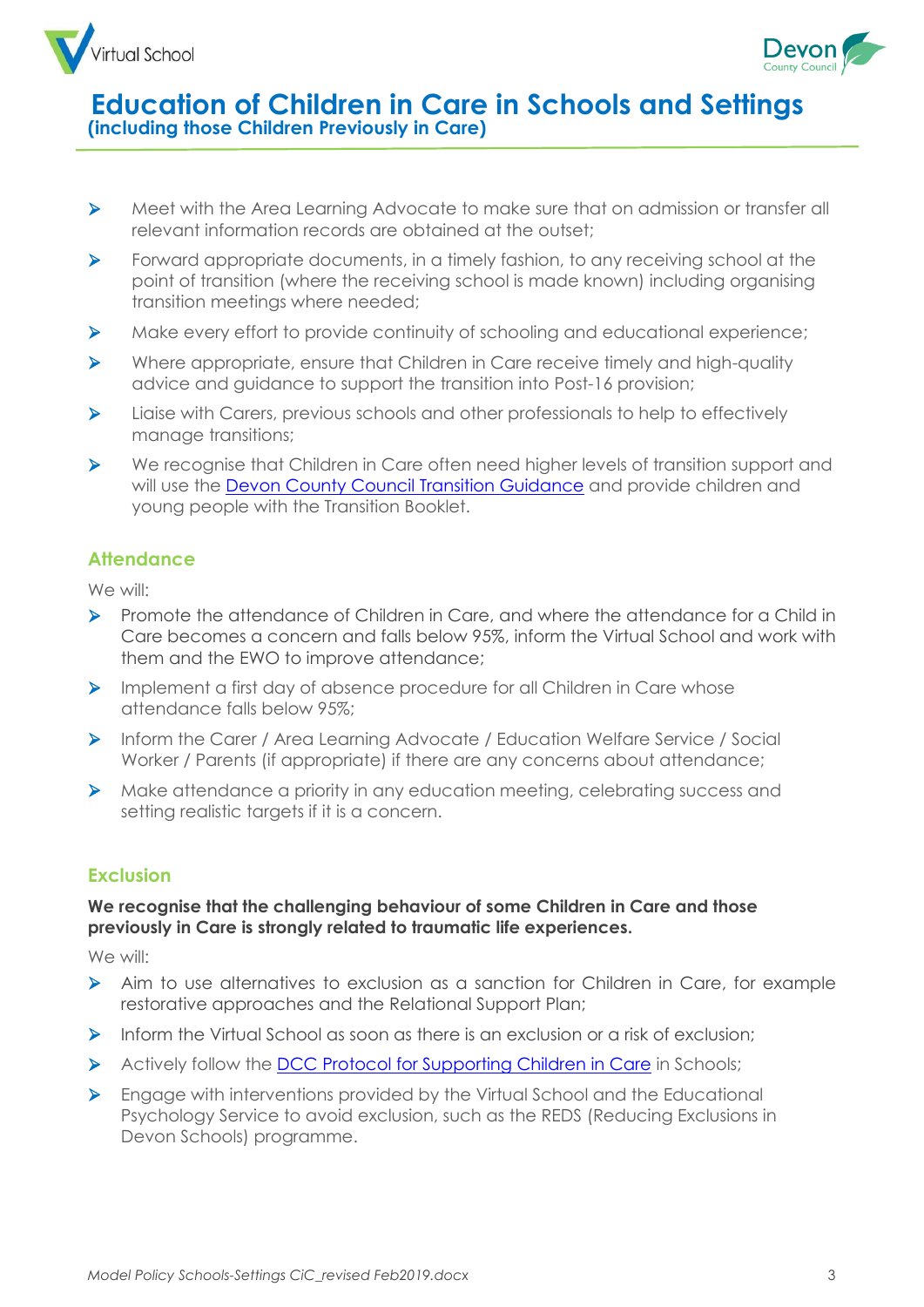



### **Personal Education Plans (PEPs) and Personal Education Allowance (PEA)**

We will:

- ➢ Hold a PEP meeting each term for every Child in Care that involves the Social Worker, Foster Carers, child and parent (if appropriate). Additional attendees may include Careers South West, Educational Psychologist, Education Welfare Officer, Area Learning Advocate, PEPCo etc;
- ➢ Ensure that the views of the child are central to the PEP meeting and encourage them to attend;
- ➢ Ensure that PEP is of a high quality for each child and includes appropriate targets;
- ➢ Make certain that following the writing of a PEP, any educational recommendations in the PEP will be shared with all appropriate staff, in order that all our Children in Care have the opportunity to fulfil and achieve the targets set;
- ➢ Ensure that Pupil Premium Plus funding is carefully targeted to improve the educational outcomes of the Child in Care and used as identified in the Personal Education Plan;
- ➢ Make or support applications for a [Personal Education Allowance \(PEA\)](https://new.devon.gov.uk/educationandfamilies/young-people/children-in-care/education-of-children-in-care/information-for-schools-and-settings) eg. those who are at risk of under-achieving academically or for extra-curricular activities through discussions at PEP meetings;

# **School Trips and Special Activities**

We aim to ensure that Children in Care enjoy as many extra-curricular opportunities as possible by reserving places for them on trips or enrichment activities for which they are eligible.

### **Definition: Who are our Children in Care?**

Most Children in Care will be living in foster homes but a smaller number may be in a children's home, living with a relative or even be placed back at home with their parent(s) sharing parental responsibility with the Local Authority.

Under the Children Act 1989, a child is in the Care of the Local Authority if he or she is provided with accommodation for more than 24 hours by the Authority. This includes the following:

- (a) Children who are accommodated by the Local Authority under a voluntary agreement with their parents;
- (b) Children who are the subject of a Care Order or Interim Care Order;
- (c) Children who are the subject of Emergency Orders for the protection of the child.

### **Definition: Who are our Children Previously in Care?**

➢ A Previously Looked After Child is one who is no longer looked after in England and Wales because he/she is the subject of an Adoption, Special Guardianship Order or Child Arrangements Order which includes arrangements as to with whom the child is to live, or when the child is to live with any person, or has been Adopted from state care outside England or Wales and;